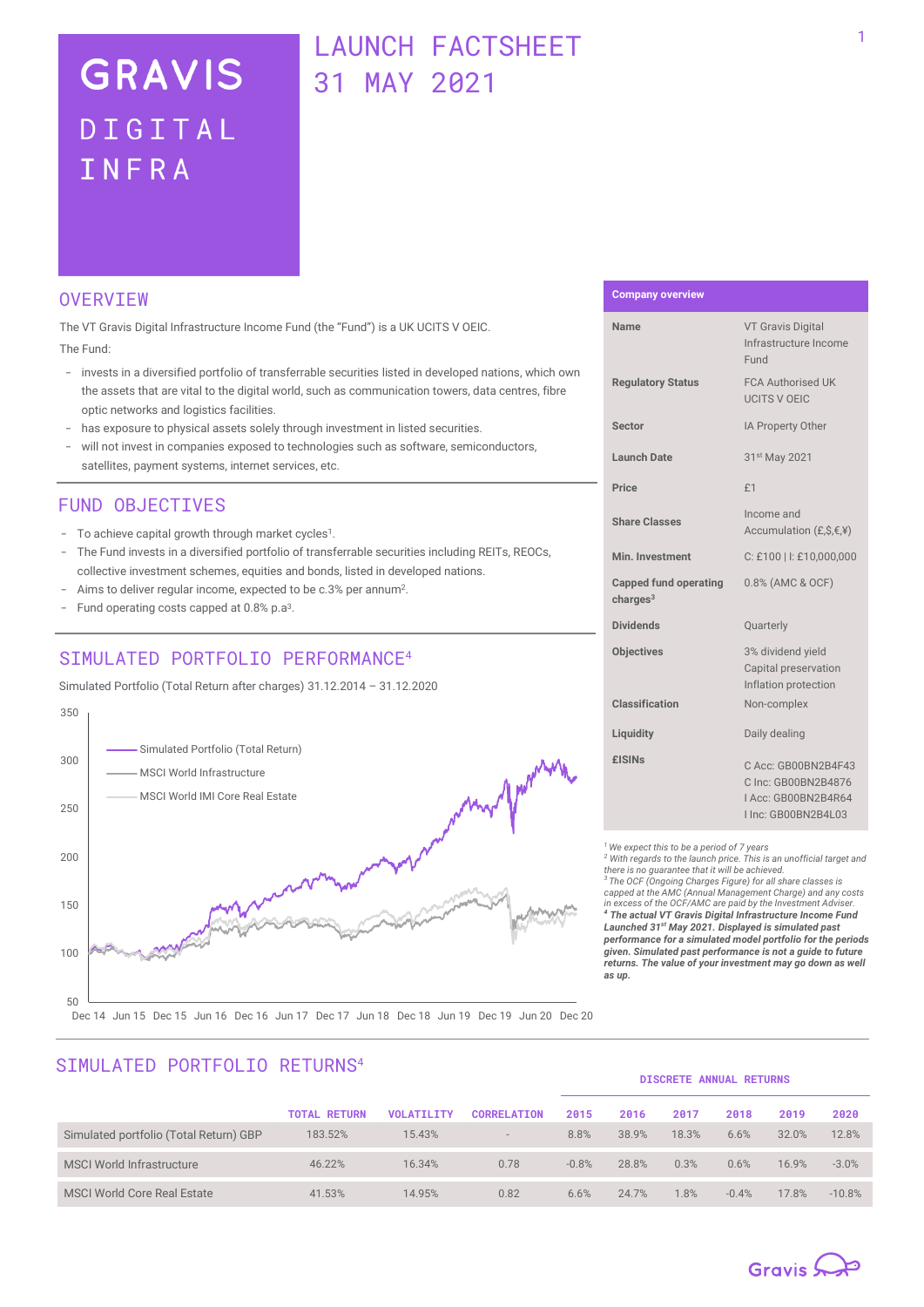## SECTOR HTGHLIGHTS

The digital infrastructure sector has grown substantially over the last decade as we transition to a digital economy and society. This growth is set to continue, driven by the expansion of existing companies and new names coming to market.

- Global internet traffic is expected to double between 2019 and 2022, with the number of mobile internet users expected to hit five billion by 2025<sup>1</sup>.
- 5G is expected to account for one fifth of global connections by 2025<sup>2</sup> with \$1.1 trillion of investment coming from mobile phone operators in the same period.
- The average internet user will generate 57 gigabytes of internet traffic per month in 2021, up 139% from 23.9 gigabytes per month in 2016, a CAGR of 19%<sup>3</sup>.
- Digital interactions per user per day are expected to reach 5,000 by 2025<sup>4</sup>.
- UK online retail sales, as a percentage of total retail sales, grew from 19.5% to 30.0% between January 2020 and April 2021, the equivalent of 3 years growth in just 15 months<sup>5</sup>.

Over the past decade, the number of companies in the sector has more than doubled and their combined market cap has increased six-fold<sup>6</sup> from c.£65bn to c.£450bn.

• Between 2011 and 2020, the companies in the universe have delivered steady, predictable returns averaging c.18.9% per annum and monthly volatility of 15.43%<sup>6</sup>.



Source: Statista. Zettabyte = 1,000,000,000,000,000,000,000 [10<sup>21</sup>] bytes \* denotes a forecast value

US E-commerce Penetration<br>store sales as a % of total retail\* spend



Source: Digital Commerce 360 analysis of U.S. Department of Commerce data.

## THE OPPORTUNITY

The Fund invests in liquid, listed securities issued by companies that own and operate the physical assets that make the digital world function effectively. These assets often benefit from long dated contractual cashflows. They are considered to be critical, fulfilling a basic requirement, and their loss would impose significant impairment to the normal functions of modern everyday life.

The Fund Adviser has identified four key sub-sectors at launch, and an additional sector which will likely emerge as an investible area over time. The four sectors are:

- Data centres A transition has occurred in data storage, with data now being held, in purpose-built data centres. Demand for space will continue to grow as our need for data and 'cloud computing' continues to expand.
- Communications towers With an ever-increasing amount of data being produced and transmitted, the requirement for communications towers will become even greater.
- Fibre optic cable networks Increased data consumption requires higher bandwidth, which in turn leads to increasing demand for fibre.
- Logistics warehouses As e-commerce penetration continues to increase, so too will demand for modern, automated, logistics space to facilitate the storage and movement of goods by e-tailers.

As we transition to a low carbon economy, there will be new investible areas with electrified, automated transportation, networks of electric vehicle charging stations, and the expansion of smart grids.

#### **Investment Adviser**

Gravis Advisory Limited is owned and managed by Gravis Capital Management Ltd ("Gravis").

Gravis Capital Management (GCM) was established in May 2008 as a specialist investor in property and infrastructure and now manages c.£3.6bn of assets in these sectors in the UK. GCM entered into a strategic partnership with ORIX Corporation in January 2021.

Gravis Advisory Limited is also the Investment Adviser to the c.£770m VT Gravis UK Infrastructure Income Fund, the c.£300m VT Gravis Clean Energy Income Fund and the c.£50m VT Gravis UK Listed Property Fund.

#### **Fund Advisers**

**Matthew Norris** is lead adviser to the VT Gravis Digital Infrastructure Income Fund and the VT Gravis UK Listed Property Fund.

Matthew has over two decades investment management experience and has a specialist focus on real estate securities.

He was previously at Grosvenor with responsibility for investing in global real estate securities including the highly successful global logistics strategy. He joined Grosvenor from Fulcrum Asset Management and Buttonwood Capital Partners where he ran international equity strategies which incorporated exposure to real estate equities.

**Will Argent** is the lead adviser to both the VT Gravis UK Infrastructure Income Fund and the VT Gravis Clean Energy Income Fund. He joined the company in 2017 having spent 12 years working as an analyst within the private wealth management sector.

#### **Sales Contacts**

Cameron Gardner 07835 142763 cameron.gardner@graviscapital.com

Ollie Matthews 07787 415151 [ollie.matthews@graviscapital.com](mailto:ollie.matthews@graviscapital.com)

Robin Shepherd 07971 836433 [robin.shepherd@graviscapital.com](mailto:robin.shepherd@graviscapital.com)

Nick Winder [07548 614184](tel:07548%20614184) nick.winder@graviscapital.com

William MacLeod 07836 695442 [william.macleod@graviscapital.com](mailto:william.macleod@graviscapital.com)

#### **Dealing**

Valu‑Trac 01343 880344

Digitalinfrastructure@valu-trac.com

<sup>1</sup>www.iea.org/reports/data-centres-and-data-transmission-networks <sup>2</sup> Source: GSMA

- Cisco: Global 2021 Forecast
- <sup>4</sup> Source: Knight Frank Report 'Introduction to Data Centres'; 2020 **Office for National Statistics**
- <sup>6</sup> Gravis analysis

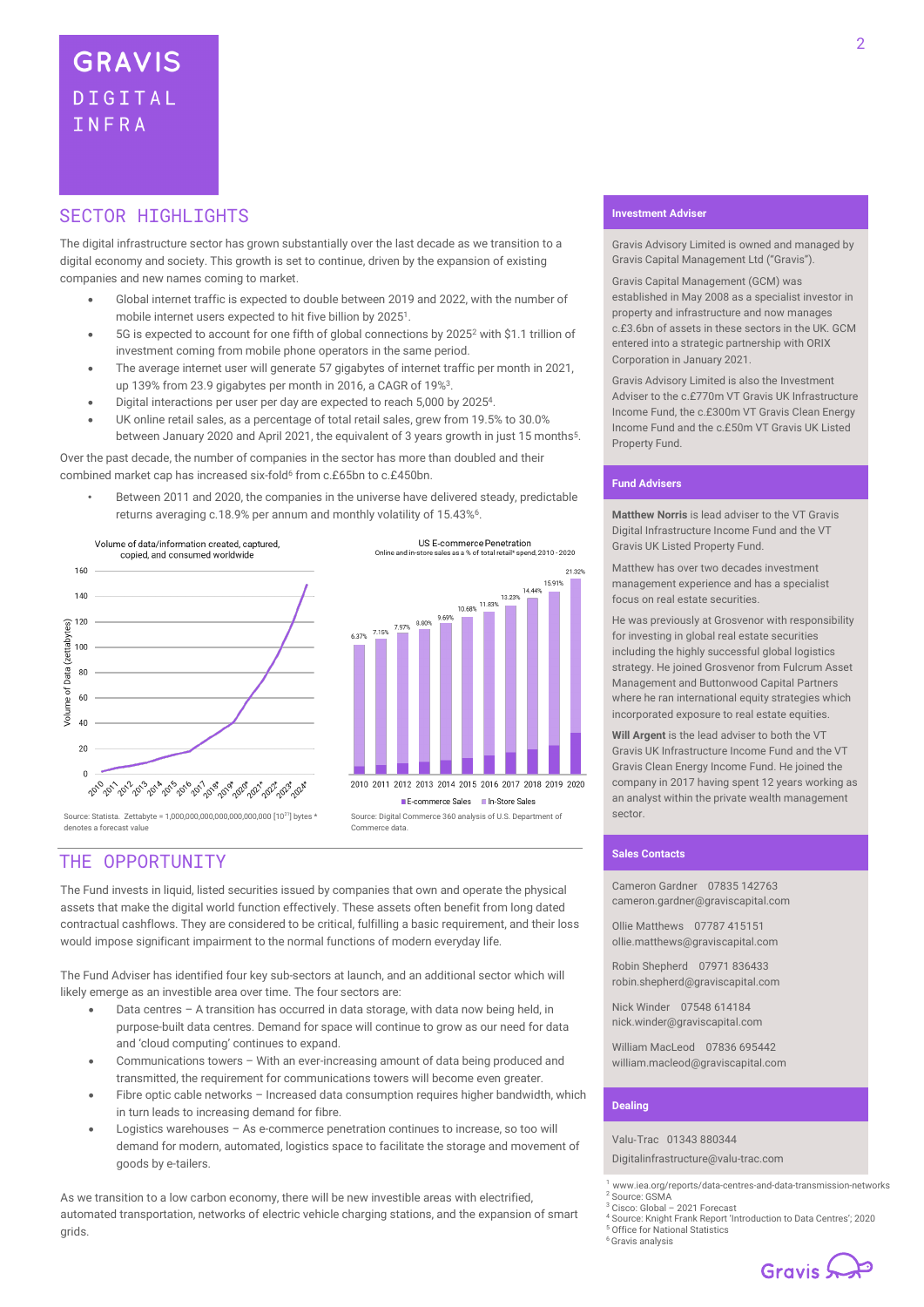## SIMULATED 6 YEAR PERFORMANCE<sup>4</sup>

6yr returns and volatility from 31 December 2014 to 31 December 2020

Simulated portfolio vs MSCI World Infrastructure vs MSCI World IMI Core Real Estate vs MSCI World



## TOP 10 SIMULATED MODEL HOLDINGS

## SIMULATED PORTFOLIO CHARACTERISTICS

As at 31 December <sup>2020</sup>

| Company                               | Holding |
|---------------------------------------|---------|
| Prologis Inc                          | 7.93%   |
| Crown Castle Intl Corp                | 7.05%   |
| <b>SBA Communications Corp</b>        | 7.03%   |
| <b>American Tower Corp</b>            | 6.40%   |
| <b>Americold Realty Trust</b>         | 4.00%   |
| <b>Digital Realty Trust Inc.</b>      | 4.00%   |
| Equinix Inc                           | 4.00%   |
| Goodman Group                         | 4.00%   |
| <b>Granite Real Estate Investment</b> | 4.00%   |
| Japan Logistics Fund Inc              | 4.00%   |

## **Logistics 59.3%** Communications 22.4% Data 15.2% Networks 3.1%

Sector breakdown

## SAMPLE HOLDINGS











**PROLOGIS** 



Japan Logistics Fund, Inc.

**CROWN<br>CASTLE**